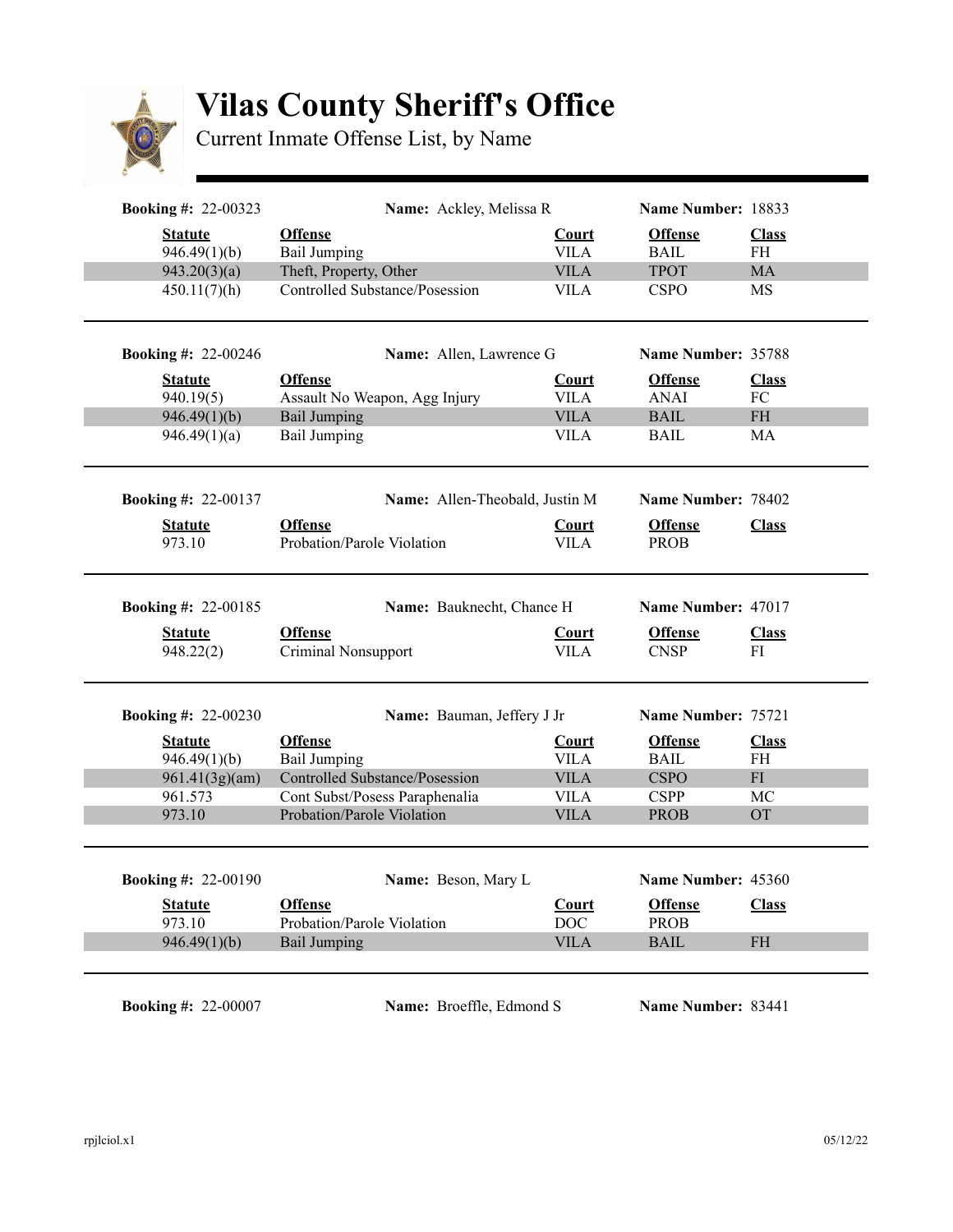| <b>Statute</b><br>973.10        | <b>Offense</b><br>Probation/Parole Violation     | Court<br><b>VILA</b>        | <b>Offense</b><br><b>PROB</b> | <b>Class</b>              |
|---------------------------------|--------------------------------------------------|-----------------------------|-------------------------------|---------------------------|
| <b>Booking #: 22-00100</b>      | Name: Burgess, Randy J                           |                             | Name Number: 108490           |                           |
| <b>Statute</b><br>961.573(3)(a) | <b>Offense</b><br>Cont Substance/Sale/Manu/Other | Court<br><b>VILA</b>        | <b>Offense</b><br><b>CSSO</b> | <b>Class</b><br><b>FH</b> |
| 961.41(3g)(g)                   | Cont Substance/Sale/Manu/Other                   | <b>VILA</b>                 | <b>CSSO</b>                   | ${\rm FI}$                |
| 973.10                          | Probation/Parole Violation                       | <b>DOC</b>                  | <b>PROB</b>                   | <b>OT</b>                 |
| <b>Booking #: 20-00978</b>      | Name: Burnett, Jonas S                           |                             | Name Number: 65569            |                           |
| <b>Statute</b>                  | <b>Offense</b>                                   | <b>Court</b>                | <b>Offense</b>                | <b>Class</b>              |
| 948.02(2)                       | Force Sex Aslt, Rape                             | <b>VILA</b>                 | <b>SAFR</b>                   | <b>FB</b>                 |
| 943.20(3)(c)                    | Theft, Property, Other                           | <b>VILA</b>                 | <b>TPOT</b>                   | ${\rm FC}$                |
| 943.20(3)(c)                    | Theft, Property, Other                           | <b>VILA</b>                 | <b>TPOT</b>                   | FC                        |
| 961.41(1)(hm)1                  | Cont Subst/Sale/Manu/Marijuana                   | <b>VILA</b>                 | <b>CSSM</b>                   | $\rm FF$                  |
| 946.49(1)(b)                    | <b>Bail Jumping</b>                              | <b>VILA</b>                 | <b>BAIL</b>                   | <b>FH</b>                 |
| 943.23(3m)                      | Theft, Vehicle: Other Type                       | <b>VILA</b>                 | <b>TVOT</b>                   | <b>MA</b>                 |
| 946.41                          | Resisting/Interfering w/Police                   | <b>VILA</b>                 | <b>RIPO</b>                   | MA                        |
| <b>Booking #: 22-00238</b>      | Name: Chapman, Lynn E                            |                             | Name Number: 16153            |                           |
| <b>Statute</b>                  | <b>Offense</b>                                   | <b>Court</b>                | <b>Offense</b>                | <b>Class</b>              |
| 946.49(1)(b)                    | <b>Bail Jumping</b>                              | <b>VILA</b>                 | <b>BAIL</b>                   | <b>FH</b>                 |
| 943.50                          | Theft, Property, Shoplifting                     | <b>VILA</b>                 | <b>TPSH</b>                   | <b>MA</b>                 |
| 785.03                          | <b>Obstructing Justice</b>                       | <b>VILA</b>                 | <b>OBST</b>                   | <b>ME</b>                 |
| 973.10                          | Probation/Parole Violation                       | <b>DOC</b>                  | <b>PROB</b>                   | <b>OT</b>                 |
| <b>Booking #: 21-01114</b>      | Name: Chosa, Edward J Jr                         |                             | Name Number: 16164            |                           |
| <b>Statute</b><br>973.10        | <b>Offense</b><br>Probation/Parole Violation     | <b>Court</b><br><b>VILA</b> | <b>Offense</b><br><b>PROB</b> | <b>Class</b>              |
| 940.19(2)                       | Assault No Weapon, Agg Injury                    | <b>VILA</b>                 | <b>ANAI</b>                   | FC                        |
| 941.29(1m)(a)                   | Weapons Offense                                  | <b>VILA</b>                 | <b>WOFF</b>                   | FG                        |
| 940.235(1)                      | Assault, Other Weapon                            | <b>VILA</b>                 | <b>AOWP</b>                   | $\rm FH$                  |
| 947.01(1)                       | Disorderly Conduct                               | <b>VILA</b>                 | <b>DCON</b>                   | MB                        |
| 961.573                         | Cont Subst/Posess Paraphenalia                   | <b>VILA</b>                 | <b>CSPP</b>                   | $\rm MC$                  |
| 968.075(2)                      | Domestic Violence Offense                        | <b>VILA</b>                 | <b>FAMF</b>                   | <b>OT</b>                 |
| <b>Booking #: 22-00349</b>      | Name: Cooper, Jesse S                            |                             | Name Number: 73108            |                           |
| <b>Statute</b>                  | <b>Offense</b>                                   | Court                       | <b>Offense</b>                | <b>Class</b>              |
| 968.09                          | Failure to Appear                                | <b>VILA</b>                 | <b>FTA</b>                    | <b>OT</b>                 |
|                                 |                                                  |                             |                               |                           |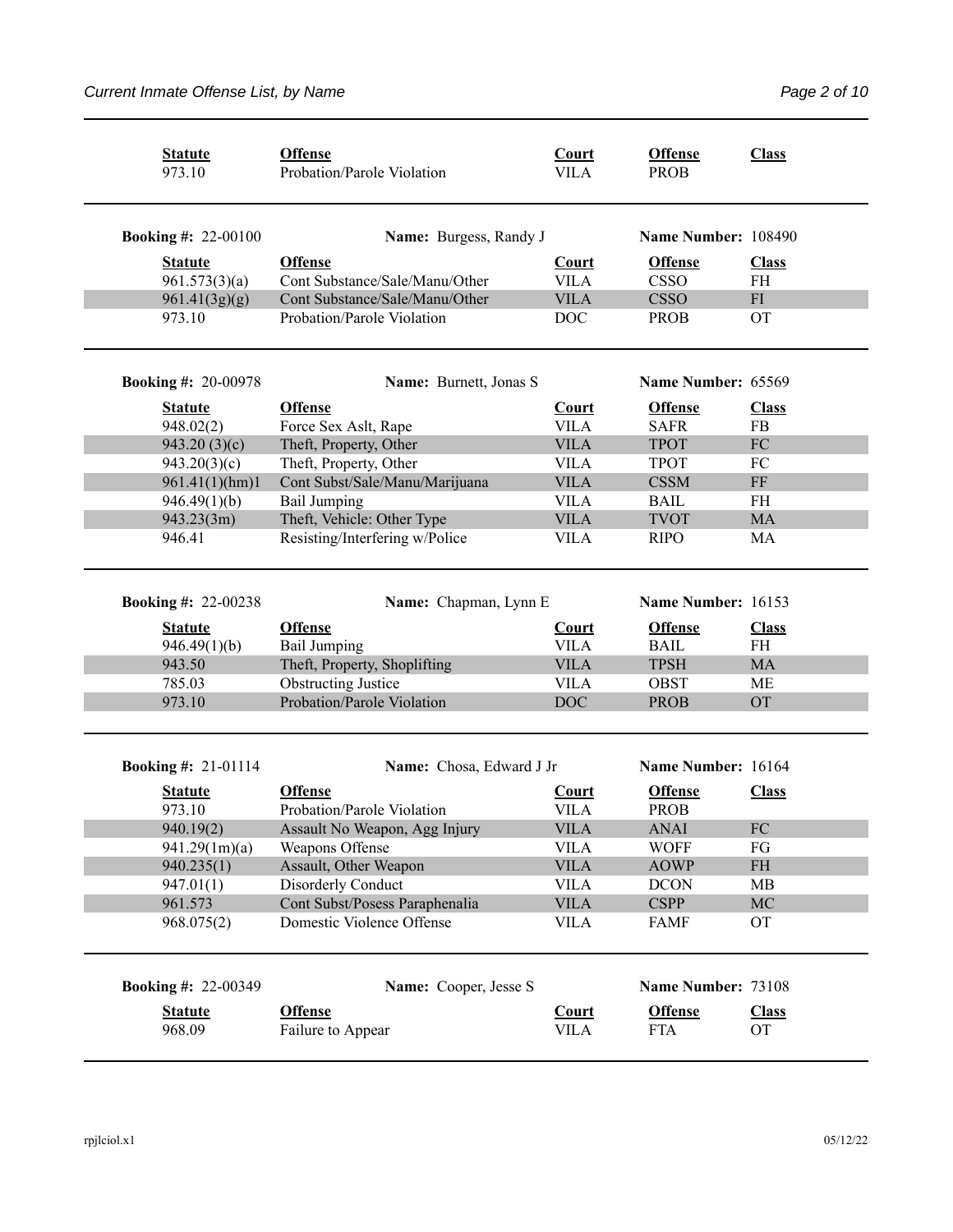| <b>Booking #: 21-01131</b> | Name: Crowe, Bart R                          |                             | Name Number: 59716            |                           |
|----------------------------|----------------------------------------------|-----------------------------|-------------------------------|---------------------------|
| <b>Statute</b><br>968.09   | <b>Offense</b><br>Failure to Appear          | <b>Court</b><br><b>VILA</b> | <b>Offense</b><br><b>FTA</b>  | <b>Class</b><br><b>OT</b> |
| <b>Booking #: 21-00087</b> | Name: Deragon, Derek R                       |                             | Name Number: 148299           |                           |
| <b>Statute</b>             | <b>Offense</b>                               | <b>Court</b>                | <b>Offense</b>                | <b>Class</b>              |
| 961.41(3g)(dm)             | Cont Subst/Posess Synthetics                 | <b>VILA</b>                 | <b>CSPS</b>                   | $\rm FE$                  |
| 946.41                     | Resisting/Interfering w/Police               | <b>VILA</b>                 | <b>RIPO</b>                   | MA                        |
| 961.41(3g)(e)              | Cont Subst/Posession Marijuana               | <b>VILA</b>                 | <b>CSPM</b>                   | MB                        |
| 961.573                    | Cont Subst/Posess Paraphenalia               | <b>VILA</b>                 | <b>CSPP</b>                   | MC                        |
| 450.11(7)(h)               | Controlled Substance/Posession               | <b>VILA</b>                 | <b>CSPO</b>                   | MS                        |
| 973.10                     | Probation/Parole Violation                   | <b>VILA</b>                 | <b>PROB</b>                   | <b>OT</b>                 |
| <b>Booking #: 22-00268</b> | Name: Frank, Tashina M                       |                             | Name Number: 104647           |                           |
| <b>Statute</b><br>973.10   | <b>Offense</b><br>Probation/Parole Violation | <b>Court</b><br><b>VILA</b> | <b>Offense</b><br><b>PROB</b> | <b>Class</b>              |
| <b>Booking #: 21-01039</b> | Name: Hamann, Scott G                        |                             | Name Number: 98550            |                           |
| <b>Statute</b>             | <b>Offense</b>                               | <b>Court</b>                | <b>Offense</b>                | <b>Class</b>              |
| 946.49(1)(b)               | <b>Bail Jumping</b>                          | <b>VILA</b>                 | <b>BAIL</b>                   | <b>FH</b>                 |
| $346.63(1)(a)-6$           | <b>DUI</b> Alcohol or Drugs                  | <b>VILA</b>                 | <b>DUI</b>                    | <b>MA</b>                 |
| 946.41                     | Resisting/Interfering w/Police               | <b>VILA</b>                 | <b>RIPO</b>                   | MA                        |
| 961.41(3g)(e)              | Cont Subst/Posession Marijuana               | <b>VILA</b>                 | <b>CSPM</b>                   | MB                        |
| <b>Booking #: 22-00356</b> | Name: Harper, Amanda K                       |                             | Name Number: 115801           |                           |
| <b>Statute</b>             | <b>Offense</b>                               | <b>Court</b>                | <b>Offense</b>                | <b>Class</b>              |
| 946.47(1)                  | <b>Obstructing Justice</b>                   | <b>VILA</b>                 | <b>OBST</b>                   | FI                        |
| 946.41                     | Resisting/Interfering w/Police               | <b>VILA</b>                 | <b>RIPO</b>                   | <b>MA</b>                 |
| <b>Booking #: 22-00327</b> | Name: Herrera, Stewart L                     |                             | Name Number: 156799           |                           |
| <b>Statute</b>             | <b>Offense</b>                               | <b>Court</b>                | <b>Offense</b>                | <b>Class</b>              |
| 0001                       | Not Classified                               | <b>SHA</b>                  | NC                            |                           |
| $346.63(1)(a) - 4$         | <b>DUI</b> Alcohol or Drugs                  | <b>VILA</b>                 | <b>DUI</b>                    | MA                        |
| <b>Booking #: 21-01071</b> | Name: Hitter, Danielle K                     |                             | Name Number: 101946           |                           |
| <b>Statute</b>             | <b>Offense</b>                               | <b>Court</b>                | <b>Offense</b>                | <b>Class</b>              |
| $346.63(1)(a)-4$           | DUI Alcohol or Drugs                         | <b>VILA</b>                 | DUI                           | FH                        |
| 946.49(1)(b)               | <b>Bail Jumping</b>                          | <b>VILA</b>                 | <b>BAIL</b>                   | $\rm FH$                  |
|                            |                                              |                             |                               |                           |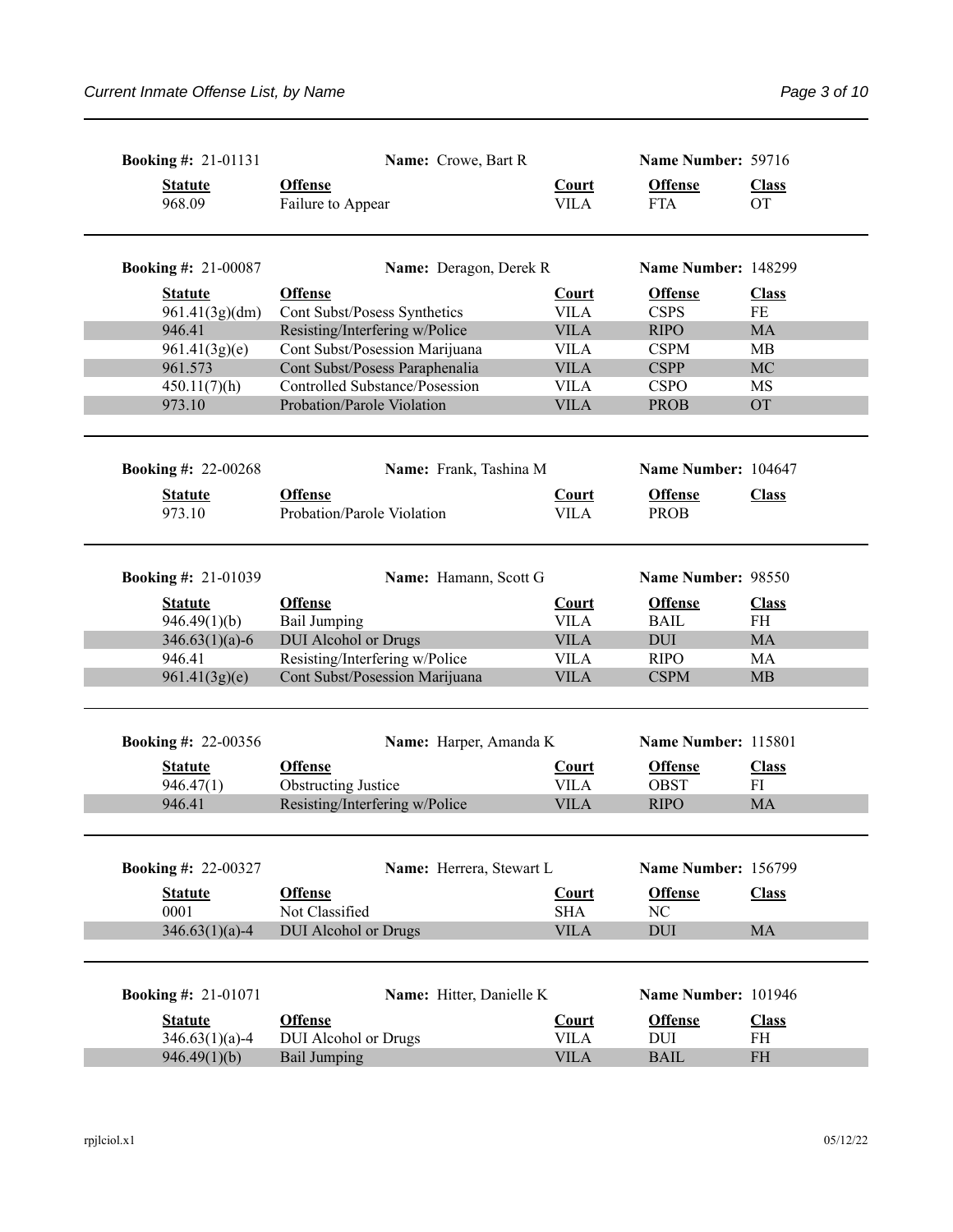| <b>Offense</b><br><b>Offense</b><br><b>Statute</b><br><b>Court</b><br><b>Class</b><br>Probation/Parole Violation<br><b>VILA</b><br>973.10<br><b>PROB</b><br><b>FD</b><br>Name Number: 64038<br>Name: Johnson, Dustin A<br><b>Offense</b><br><b>Offense</b><br><b>Statute</b><br><b>Court</b><br><b>Class</b><br><b>Bail Jumping</b><br><b>VILA</b><br><b>BAIL</b><br>946.49(1)(a)<br><b>MA</b><br><b>Disorderly Conduct</b><br><b>VILA</b><br>947.01(1)<br><b>DCON</b><br>MB<br>Domestic Violence Offense<br><b>VILA</b><br>968.075(2)<br><b>FAMF</b><br><b>OT</b><br>Name Number: 156413<br>Name: Johnson, Michael S<br><b>Offense</b><br><b>Offense</b><br><b>Class</b><br><b>Statute</b><br><b>Court</b><br>Probation/Parole Violation<br>DOC<br>973.10<br><b>PROB</b><br><b>VILA</b><br>961.41(3g)(dm)<br>Cont Subst/Posess Synthetics<br><b>CSPS</b><br>$\rm FE$<br>Cont Subst/Posession Marijuana<br><b>VILA</b><br>961.48(2)<br><b>CSPM</b><br>FN<br>961.573<br>Cont Subst/Posess Paraphenalia<br><b>VILA</b><br><b>CSPP</b><br><b>MC</b><br>Name Number: 153844<br><b>Booking #: 22-00088</b><br>Name: Joles, Matthew D<br><b>Offense</b><br><b>Offense</b><br><b>Court</b><br><b>Class</b><br><b>Statute</b><br>939.05<br>Parties to Crime<br><b>VILA</b><br><b>PTAC</b><br>FE<br>961.41(1m)(e)1<br>Cont Substance/Sale/Manu/Other<br><b>VILA</b><br><b>CSSO</b><br>FF<br>Cont Subst/Posession Marijuana<br><b>VILA</b><br><b>CSPM</b><br>961.41(3g)(e)<br><b>MB</b><br>961.573<br>Cont Subst/Posess Paraphenalia<br><b>VILA</b><br><b>CSPP</b><br>MC<br>Name Number: 37033<br>Name: King, Justin A<br><b>Booking #: 22-00357</b><br><b>Offense</b><br><b>Offense</b><br><b>Statute</b><br><b>Court</b><br><b>Class</b><br>948.02(1)(B)<br>Force Sex Aslt, Rape<br><b>VILA</b><br><b>SAFR</b><br><b>FB</b><br>Name Number: 78006<br><b>Booking #: 22-00353</b><br>Name: La Barge, Jeremiah J<br><b>Offense</b><br><b>Offense</b><br>Court<br><b>Statute</b><br><b>Class</b><br><b>Bail Jumping</b><br>946.49(1)(b)<br><b>VILA</b><br><b>BAIL</b><br>FH<br>947.01(1)<br><b>Disorderly Conduct</b><br><b>VILA</b><br><b>DCON</b><br>MB<br>Name: La Barge, John L<br>Name Number: 126087<br><b>Offense</b><br><b>Offense</b><br><b>Class</b><br><b>Court</b><br><b>Statute</b><br>Assault, Other Weapon<br>940.235(1)<br><b>VILA</b><br><b>AOWP</b><br><b>FH</b><br>940.19(1)<br>Assault, Simple<br><b>VILA</b><br><b>ASIM</b><br>MA | <b>Booking #: 22-00081</b> | Name: Jacoby, Garrett P |             | Name Number: 152021 |    |
|--------------------------------------------------------------------------------------------------------------------------------------------------------------------------------------------------------------------------------------------------------------------------------------------------------------------------------------------------------------------------------------------------------------------------------------------------------------------------------------------------------------------------------------------------------------------------------------------------------------------------------------------------------------------------------------------------------------------------------------------------------------------------------------------------------------------------------------------------------------------------------------------------------------------------------------------------------------------------------------------------------------------------------------------------------------------------------------------------------------------------------------------------------------------------------------------------------------------------------------------------------------------------------------------------------------------------------------------------------------------------------------------------------------------------------------------------------------------------------------------------------------------------------------------------------------------------------------------------------------------------------------------------------------------------------------------------------------------------------------------------------------------------------------------------------------------------------------------------------------------------------------------------------------------------------------------------------------------------------------------------------------------------------------------------------------------------------------------------------------------------------------------------------------------------------------------------------------------------------------------------------------------------------------------------------------------------------------------------------------------------------------------------------------------------------------------|----------------------------|-------------------------|-------------|---------------------|----|
|                                                                                                                                                                                                                                                                                                                                                                                                                                                                                                                                                                                                                                                                                                                                                                                                                                                                                                                                                                                                                                                                                                                                                                                                                                                                                                                                                                                                                                                                                                                                                                                                                                                                                                                                                                                                                                                                                                                                                                                                                                                                                                                                                                                                                                                                                                                                                                                                                                            |                            |                         |             |                     |    |
|                                                                                                                                                                                                                                                                                                                                                                                                                                                                                                                                                                                                                                                                                                                                                                                                                                                                                                                                                                                                                                                                                                                                                                                                                                                                                                                                                                                                                                                                                                                                                                                                                                                                                                                                                                                                                                                                                                                                                                                                                                                                                                                                                                                                                                                                                                                                                                                                                                            | <b>Booking #: 21-01003</b> |                         |             |                     |    |
|                                                                                                                                                                                                                                                                                                                                                                                                                                                                                                                                                                                                                                                                                                                                                                                                                                                                                                                                                                                                                                                                                                                                                                                                                                                                                                                                                                                                                                                                                                                                                                                                                                                                                                                                                                                                                                                                                                                                                                                                                                                                                                                                                                                                                                                                                                                                                                                                                                            |                            |                         |             |                     |    |
|                                                                                                                                                                                                                                                                                                                                                                                                                                                                                                                                                                                                                                                                                                                                                                                                                                                                                                                                                                                                                                                                                                                                                                                                                                                                                                                                                                                                                                                                                                                                                                                                                                                                                                                                                                                                                                                                                                                                                                                                                                                                                                                                                                                                                                                                                                                                                                                                                                            |                            |                         |             |                     |    |
|                                                                                                                                                                                                                                                                                                                                                                                                                                                                                                                                                                                                                                                                                                                                                                                                                                                                                                                                                                                                                                                                                                                                                                                                                                                                                                                                                                                                                                                                                                                                                                                                                                                                                                                                                                                                                                                                                                                                                                                                                                                                                                                                                                                                                                                                                                                                                                                                                                            |                            |                         |             |                     |    |
|                                                                                                                                                                                                                                                                                                                                                                                                                                                                                                                                                                                                                                                                                                                                                                                                                                                                                                                                                                                                                                                                                                                                                                                                                                                                                                                                                                                                                                                                                                                                                                                                                                                                                                                                                                                                                                                                                                                                                                                                                                                                                                                                                                                                                                                                                                                                                                                                                                            |                            |                         |             |                     |    |
|                                                                                                                                                                                                                                                                                                                                                                                                                                                                                                                                                                                                                                                                                                                                                                                                                                                                                                                                                                                                                                                                                                                                                                                                                                                                                                                                                                                                                                                                                                                                                                                                                                                                                                                                                                                                                                                                                                                                                                                                                                                                                                                                                                                                                                                                                                                                                                                                                                            | <b>Booking #: 22-00213</b> |                         |             |                     |    |
|                                                                                                                                                                                                                                                                                                                                                                                                                                                                                                                                                                                                                                                                                                                                                                                                                                                                                                                                                                                                                                                                                                                                                                                                                                                                                                                                                                                                                                                                                                                                                                                                                                                                                                                                                                                                                                                                                                                                                                                                                                                                                                                                                                                                                                                                                                                                                                                                                                            |                            |                         |             |                     |    |
|                                                                                                                                                                                                                                                                                                                                                                                                                                                                                                                                                                                                                                                                                                                                                                                                                                                                                                                                                                                                                                                                                                                                                                                                                                                                                                                                                                                                                                                                                                                                                                                                                                                                                                                                                                                                                                                                                                                                                                                                                                                                                                                                                                                                                                                                                                                                                                                                                                            |                            |                         |             |                     |    |
|                                                                                                                                                                                                                                                                                                                                                                                                                                                                                                                                                                                                                                                                                                                                                                                                                                                                                                                                                                                                                                                                                                                                                                                                                                                                                                                                                                                                                                                                                                                                                                                                                                                                                                                                                                                                                                                                                                                                                                                                                                                                                                                                                                                                                                                                                                                                                                                                                                            |                            |                         |             |                     |    |
|                                                                                                                                                                                                                                                                                                                                                                                                                                                                                                                                                                                                                                                                                                                                                                                                                                                                                                                                                                                                                                                                                                                                                                                                                                                                                                                                                                                                                                                                                                                                                                                                                                                                                                                                                                                                                                                                                                                                                                                                                                                                                                                                                                                                                                                                                                                                                                                                                                            |                            |                         |             |                     |    |
|                                                                                                                                                                                                                                                                                                                                                                                                                                                                                                                                                                                                                                                                                                                                                                                                                                                                                                                                                                                                                                                                                                                                                                                                                                                                                                                                                                                                                                                                                                                                                                                                                                                                                                                                                                                                                                                                                                                                                                                                                                                                                                                                                                                                                                                                                                                                                                                                                                            |                            |                         |             |                     |    |
|                                                                                                                                                                                                                                                                                                                                                                                                                                                                                                                                                                                                                                                                                                                                                                                                                                                                                                                                                                                                                                                                                                                                                                                                                                                                                                                                                                                                                                                                                                                                                                                                                                                                                                                                                                                                                                                                                                                                                                                                                                                                                                                                                                                                                                                                                                                                                                                                                                            |                            |                         |             |                     |    |
|                                                                                                                                                                                                                                                                                                                                                                                                                                                                                                                                                                                                                                                                                                                                                                                                                                                                                                                                                                                                                                                                                                                                                                                                                                                                                                                                                                                                                                                                                                                                                                                                                                                                                                                                                                                                                                                                                                                                                                                                                                                                                                                                                                                                                                                                                                                                                                                                                                            |                            |                         |             |                     |    |
|                                                                                                                                                                                                                                                                                                                                                                                                                                                                                                                                                                                                                                                                                                                                                                                                                                                                                                                                                                                                                                                                                                                                                                                                                                                                                                                                                                                                                                                                                                                                                                                                                                                                                                                                                                                                                                                                                                                                                                                                                                                                                                                                                                                                                                                                                                                                                                                                                                            |                            |                         |             |                     |    |
|                                                                                                                                                                                                                                                                                                                                                                                                                                                                                                                                                                                                                                                                                                                                                                                                                                                                                                                                                                                                                                                                                                                                                                                                                                                                                                                                                                                                                                                                                                                                                                                                                                                                                                                                                                                                                                                                                                                                                                                                                                                                                                                                                                                                                                                                                                                                                                                                                                            |                            |                         |             |                     |    |
|                                                                                                                                                                                                                                                                                                                                                                                                                                                                                                                                                                                                                                                                                                                                                                                                                                                                                                                                                                                                                                                                                                                                                                                                                                                                                                                                                                                                                                                                                                                                                                                                                                                                                                                                                                                                                                                                                                                                                                                                                                                                                                                                                                                                                                                                                                                                                                                                                                            |                            |                         |             |                     |    |
|                                                                                                                                                                                                                                                                                                                                                                                                                                                                                                                                                                                                                                                                                                                                                                                                                                                                                                                                                                                                                                                                                                                                                                                                                                                                                                                                                                                                                                                                                                                                                                                                                                                                                                                                                                                                                                                                                                                                                                                                                                                                                                                                                                                                                                                                                                                                                                                                                                            |                            |                         |             |                     |    |
|                                                                                                                                                                                                                                                                                                                                                                                                                                                                                                                                                                                                                                                                                                                                                                                                                                                                                                                                                                                                                                                                                                                                                                                                                                                                                                                                                                                                                                                                                                                                                                                                                                                                                                                                                                                                                                                                                                                                                                                                                                                                                                                                                                                                                                                                                                                                                                                                                                            |                            |                         |             |                     |    |
|                                                                                                                                                                                                                                                                                                                                                                                                                                                                                                                                                                                                                                                                                                                                                                                                                                                                                                                                                                                                                                                                                                                                                                                                                                                                                                                                                                                                                                                                                                                                                                                                                                                                                                                                                                                                                                                                                                                                                                                                                                                                                                                                                                                                                                                                                                                                                                                                                                            |                            |                         |             |                     |    |
|                                                                                                                                                                                                                                                                                                                                                                                                                                                                                                                                                                                                                                                                                                                                                                                                                                                                                                                                                                                                                                                                                                                                                                                                                                                                                                                                                                                                                                                                                                                                                                                                                                                                                                                                                                                                                                                                                                                                                                                                                                                                                                                                                                                                                                                                                                                                                                                                                                            |                            |                         |             |                     |    |
|                                                                                                                                                                                                                                                                                                                                                                                                                                                                                                                                                                                                                                                                                                                                                                                                                                                                                                                                                                                                                                                                                                                                                                                                                                                                                                                                                                                                                                                                                                                                                                                                                                                                                                                                                                                                                                                                                                                                                                                                                                                                                                                                                                                                                                                                                                                                                                                                                                            |                            |                         |             |                     |    |
|                                                                                                                                                                                                                                                                                                                                                                                                                                                                                                                                                                                                                                                                                                                                                                                                                                                                                                                                                                                                                                                                                                                                                                                                                                                                                                                                                                                                                                                                                                                                                                                                                                                                                                                                                                                                                                                                                                                                                                                                                                                                                                                                                                                                                                                                                                                                                                                                                                            |                            |                         |             |                     |    |
|                                                                                                                                                                                                                                                                                                                                                                                                                                                                                                                                                                                                                                                                                                                                                                                                                                                                                                                                                                                                                                                                                                                                                                                                                                                                                                                                                                                                                                                                                                                                                                                                                                                                                                                                                                                                                                                                                                                                                                                                                                                                                                                                                                                                                                                                                                                                                                                                                                            |                            |                         |             |                     |    |
|                                                                                                                                                                                                                                                                                                                                                                                                                                                                                                                                                                                                                                                                                                                                                                                                                                                                                                                                                                                                                                                                                                                                                                                                                                                                                                                                                                                                                                                                                                                                                                                                                                                                                                                                                                                                                                                                                                                                                                                                                                                                                                                                                                                                                                                                                                                                                                                                                                            |                            |                         |             |                     |    |
|                                                                                                                                                                                                                                                                                                                                                                                                                                                                                                                                                                                                                                                                                                                                                                                                                                                                                                                                                                                                                                                                                                                                                                                                                                                                                                                                                                                                                                                                                                                                                                                                                                                                                                                                                                                                                                                                                                                                                                                                                                                                                                                                                                                                                                                                                                                                                                                                                                            | <b>Booking #: 21-01038</b> |                         |             |                     |    |
|                                                                                                                                                                                                                                                                                                                                                                                                                                                                                                                                                                                                                                                                                                                                                                                                                                                                                                                                                                                                                                                                                                                                                                                                                                                                                                                                                                                                                                                                                                                                                                                                                                                                                                                                                                                                                                                                                                                                                                                                                                                                                                                                                                                                                                                                                                                                                                                                                                            |                            |                         |             |                     |    |
|                                                                                                                                                                                                                                                                                                                                                                                                                                                                                                                                                                                                                                                                                                                                                                                                                                                                                                                                                                                                                                                                                                                                                                                                                                                                                                                                                                                                                                                                                                                                                                                                                                                                                                                                                                                                                                                                                                                                                                                                                                                                                                                                                                                                                                                                                                                                                                                                                                            |                            |                         |             |                     |    |
|                                                                                                                                                                                                                                                                                                                                                                                                                                                                                                                                                                                                                                                                                                                                                                                                                                                                                                                                                                                                                                                                                                                                                                                                                                                                                                                                                                                                                                                                                                                                                                                                                                                                                                                                                                                                                                                                                                                                                                                                                                                                                                                                                                                                                                                                                                                                                                                                                                            | 947.01(1)                  | Disorderly Conduct      | <b>VILA</b> | <b>DCON</b>         | MB |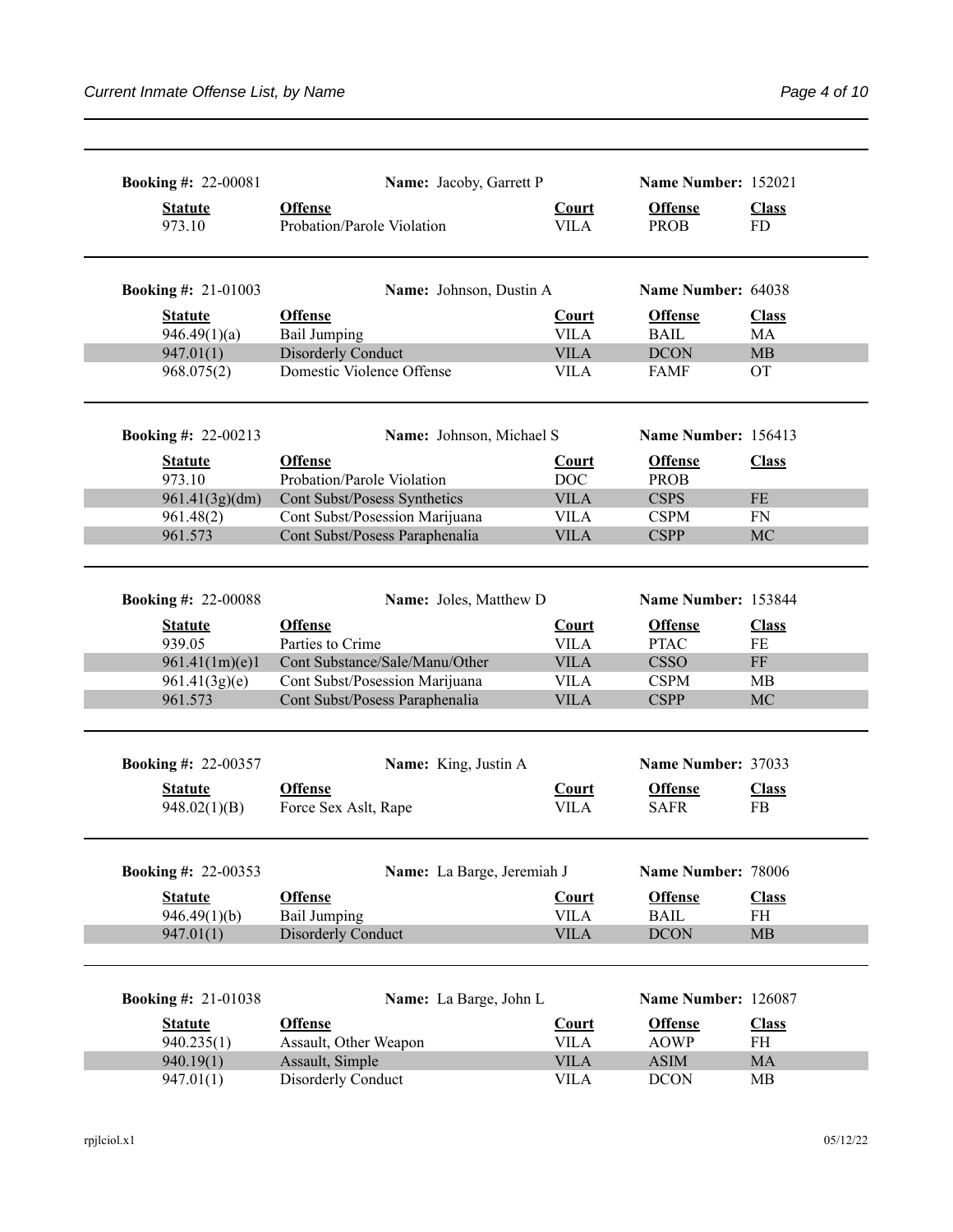| <b>Statute</b>                 | <b>Offense</b>                        | Court                       | <b>Offense</b>                | <b>Class</b>              |
|--------------------------------|---------------------------------------|-----------------------------|-------------------------------|---------------------------|
| 968.075(2)                     | Domestic Violence Offense             | <b>VILA</b>                 | <b>FAMF</b>                   | <b>OT</b>                 |
|                                |                                       |                             |                               |                           |
|                                |                                       |                             |                               |                           |
| <b>Booking #: 22-00017</b>     | Name: La Palm, Jeremy L               |                             | Name Number: 67758            |                           |
| <b>Statute</b>                 | <b>Offense</b>                        | Court                       | <b>Offense</b>                | <b>Class</b>              |
| 0001                           | Not Classified                        | <b>LANG</b>                 | NC                            |                           |
| 946.49(1)(b)                   | <b>Bail Jumping</b>                   | <b>VILA</b>                 | <b>BAIL</b>                   | <b>FH</b>                 |
| 946.41(1)                      | Resisting/Interfering w/Police        | <b>VILA</b>                 | <b>RIPO</b>                   | MA                        |
| 961.573(1)                     | Cont Subst/Posess Paraphenalia        | <b>VILA</b>                 | <b>CSPP</b>                   | <b>MC</b>                 |
|                                |                                       |                             |                               |                           |
| <b>Booking #: 21-00492</b>     | Name: Lemmons, Michael R              |                             | Name Number: 26450            |                           |
|                                | <b>Offense</b>                        |                             | <b>Offense</b>                |                           |
| <b>Statute</b><br>961.41(1x)   | Cont Substance/Sale/Manu/Other        | <b>Court</b><br><b>VILA</b> | <b>CSSO</b>                   | <b>Class</b><br><b>FD</b> |
|                                | Cont Subst/Sale/Manu Synthetic        | <b>VILA</b>                 | <b>CSSS</b>                   | $\rm FE$                  |
| 961.41(1)(a)                   |                                       |                             |                               |                           |
| 961.41(1m)(e)1                 | Cont Substance/Sale/Manu/Other        | <b>VILA</b>                 | <b>CSSO</b>                   | FF                        |
| 946.49(1)(b)                   | <b>Bail Jumping</b>                   | <b>VILA</b>                 | <b>BAIL</b>                   | <b>FH</b>                 |
| 343.44(1)(b)                   | Traffic Offense                       | <b>VILA</b>                 | <b>TOFF</b>                   | MS                        |
| 973.10                         | Probation/Parole Violation            | <b>DOC</b>                  | <b>PROB</b>                   | <b>OT</b>                 |
|                                |                                       |                             |                               |                           |
| <b>Booking #: 21-00974</b>     | Name: Lloyd, Scott K                  |                             | Name Number: 36590            |                           |
|                                |                                       |                             |                               |                           |
| <b>Statute</b><br>946.49(1)(a) | <b>Offense</b><br><b>Bail Jumping</b> | Court<br><b>VILA</b>        | <b>Offense</b><br><b>BAIL</b> | <b>Class</b><br>MA        |
| 813.12(8)                      | <b>Obstructing Justice</b>            | <b>VILA</b>                 | <b>OBST</b>                   | MC                        |
|                                |                                       |                             |                               |                           |
|                                |                                       |                             | Name Number: 56490            |                           |
| <b>Booking #: 22-00307</b>     | Name: Mayo, Codi L                    |                             |                               |                           |
| <b>Statute</b>                 | <b>Offense</b>                        | <b>Court</b>                | <b>Offense</b>                | <b>Class</b>              |
| 973.10                         | Probation/Parole Violation            | <b>VILA</b>                 | <b>PROB</b>                   |                           |
| 961.41(3g)(am)                 | Controlled Substance/Posession        | <b>VILA</b>                 | <b>CSPO</b>                   | FI                        |
| 961.573(1)                     | Cont Subst/Posess Paraphenalia        | <b>VILA</b>                 | <b>CSPP</b>                   | MC                        |
|                                |                                       |                             |                               |                           |
| <b>Booking #: 22-00212</b>     | Name: Mayo, Rachel L                  |                             | Name Number: 76013            |                           |
| <b>Statute</b>                 | <b>Offense</b>                        | Court                       | <b>Offense</b>                | <b>Class</b>              |
| 946.49(1)(b)                   | <b>Bail Jumping</b>                   | <b>VILA</b>                 | <b>BAIL</b>                   | $\rm FH$                  |
| 961.573(3)(a)                  | Cont Substance/Sale/Manu/Other        | <b>VILA</b>                 | <b>CSSO</b>                   | $\rm FH$                  |
| 961.573(1)                     | Cont Subst/Posess Paraphenalia        | <b>VILA</b>                 | <b>CSPP</b>                   | $\rm MC$                  |
|                                |                                       |                             |                               |                           |
| <b>Booking #: 22-00254</b>     | Name: Meshigaud, Dennis E             |                             | Name Number: 44546            |                           |
| <b>Statute</b>                 | <b>Offense</b>                        | Court                       | <b>Offense</b>                | <b>Class</b>              |
| 346.04(3)                      | <b>Obstructing Justice</b>            | <b>VILA</b>                 | OBST                          | $\rm FE$                  |
| 946.49(1)(b)                   | <b>Bail Jumping</b>                   | <b>VILA</b>                 | <b>BAIL</b>                   | <b>FH</b>                 |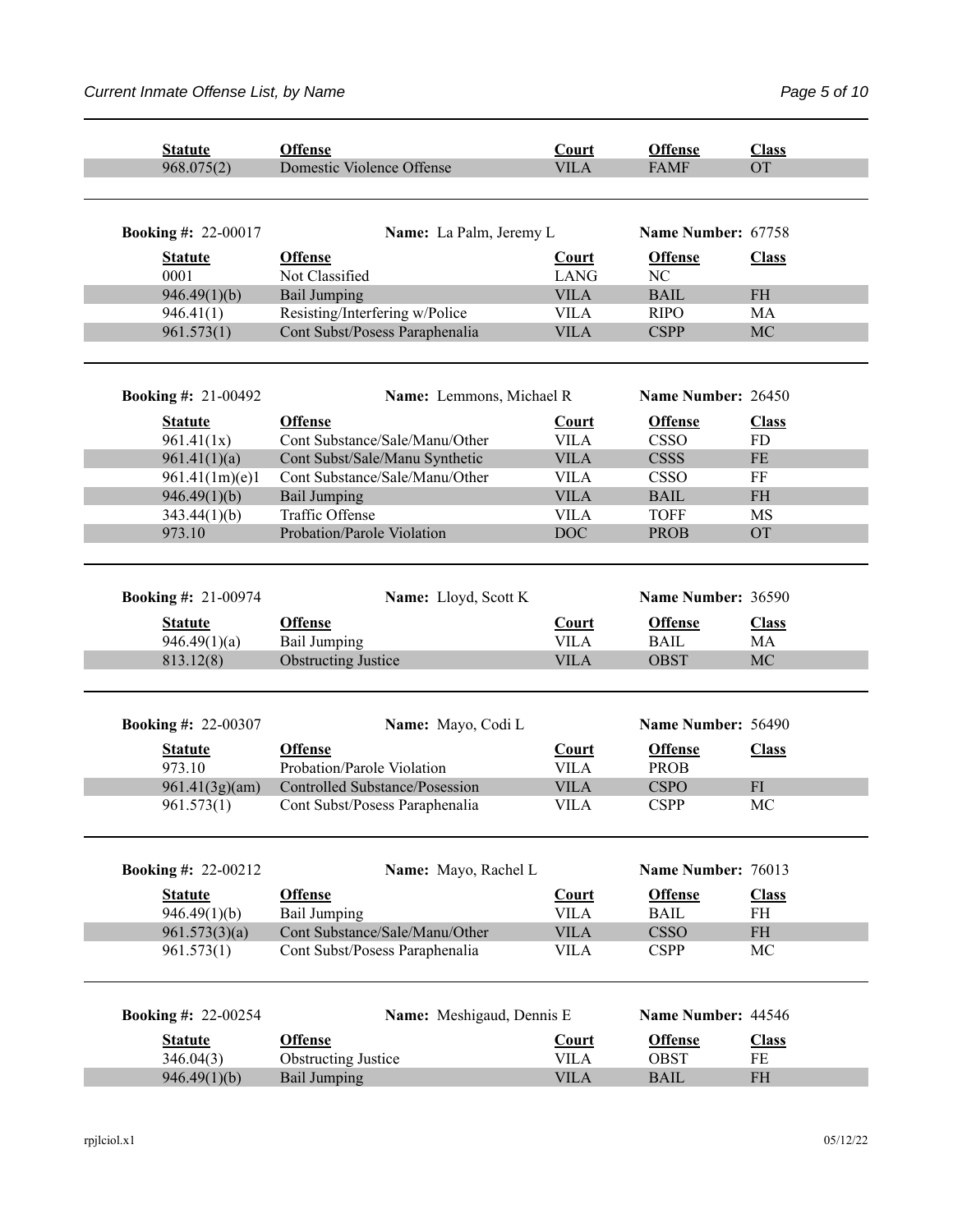| <b>Statute</b>             | <b>Offense</b>                                      | Court                      | <b>Offense</b>                | <b>Class</b>              |
|----------------------------|-----------------------------------------------------|----------------------------|-------------------------------|---------------------------|
| 946.41                     | Resisting/Interfering w/Police                      | <b>VILA</b>                | <b>RIPO</b>                   | MA                        |
| 961.573(1)<br>968.09       | Cont Subst/Posess Paraphenalia<br>Failure to Appear | <b>VILA</b><br><b>VILA</b> | <b>CSPP</b><br><b>FTA</b>     | <b>MC</b><br><b>OT</b>    |
|                            |                                                     |                            |                               |                           |
| <b>Booking #: 21-00041</b> | Name: Murillo, Trenton L                            |                            | Name Number: 149068           |                           |
| <b>Statute</b>             | <b>Offense</b>                                      | <b>Court</b>               | <b>Offense</b>                | <b>Class</b>              |
| 961.41(3g)(dm)             | Cont Subst/Posess Synthetics                        | <b>VILA</b>                | <b>CSPS</b>                   | FE                        |
| 961.41(1m)(e)1             | Cont Substance/Sale/Manu/Other                      | <b>VILA</b>                | <b>CSSO</b>                   | FF                        |
| 961.48(2)                  | Cont Subst/Posession Marijuana                      | <b>VILA</b>                | <b>CSPM</b>                   | FN                        |
| 961.573                    | Cont Subst/Posess Paraphenalia                      | <b>VILA</b>                | <b>CSPP</b>                   | <b>MC</b>                 |
|                            |                                                     |                            |                               |                           |
| <b>Booking #: 21-01076</b> | Name: Nevill, Elizabeth M                           |                            | Name Number: 124780           |                           |
| <b>Statute</b>             | <b>Offense</b>                                      | Court                      | <b>Offense</b>                | <b>Class</b>              |
| 946.49(1)(b)               | <b>Bail Jumping</b>                                 | <b>VILA</b>                | <b>BAIL</b>                   | <b>FH</b>                 |
| $346.63(1)(a)-4$           | <b>DUI</b> Alcohol or Drugs                         | <b>VILA</b>                | <b>DUI</b>                    | <b>MA</b>                 |
|                            |                                                     |                            |                               |                           |
| <b>Booking #: 22-00348</b> | Name: Orozco, Benjamin F                            |                            | Name Number: 117507           |                           |
|                            |                                                     |                            |                               |                           |
| <b>Statute</b><br>973.10   | <b>Offense</b><br>Probation/Parole Violation        | Court<br><b>VILA</b>       | <b>Offense</b><br><b>PROB</b> | <b>Class</b>              |
| 968.09                     |                                                     | <b>VILA</b>                | <b>FTA</b>                    | <b>OT</b>                 |
| 968.09                     | Failure to Appear                                   | <b>VILA</b>                | <b>FTA</b>                    | <b>OT</b>                 |
| 968.09                     | Failure to Appear                                   | <b>VILA</b>                | <b>FTA</b>                    | <b>OT</b>                 |
|                            | Failure to Appear                                   |                            |                               |                           |
| <b>Booking #: 22-00016</b> | Name: Parnewicz, Allison R                          |                            | Name Number: 54655            |                           |
|                            |                                                     |                            |                               |                           |
| <b>Statute</b>             | <b>Offense</b>                                      | <b>Court</b>               | <b>Offense</b>                | <b>Class</b>              |
| 973.10                     | Probation/Parole Violation                          | DOC                        | <b>PROB</b>                   |                           |
| 961.573(3)(a)              | Cont Substance/Sale/Manu/Other                      | <b>VILA</b>                | <b>CSSO</b>                   | <b>FH</b>                 |
| 961.573(1)                 | Cont Subst/Posess Paraphenalia                      | <b>VILA</b>                | <b>CSPP</b>                   | MC                        |
|                            |                                                     |                            |                               |                           |
| <b>Booking #: 22-00057</b> | Name: Peterson, Phillip B                           |                            | Name Number: 19788            |                           |
| <b>Statute</b><br>973.10   | <b>Offense</b><br>Probation/Parole Violation        | <b>Court</b><br><b>DOC</b> | <b>Offense</b><br><b>PROB</b> | <b>Class</b><br><b>OT</b> |
| <b>Booking #: 21-00812</b> | Name: Pitts, Jarrod W                               |                            | Name Number: 8746             |                           |
|                            |                                                     |                            |                               |                           |
| <b>Statute</b>             | <b>Offense</b>                                      | Court                      | <b>Offense</b>                | <b>Class</b>              |
| 973.10                     | Probation/Parole Violation                          | <b>VILA</b>                | <b>PROB</b>                   |                           |
| 948.22(2)                  | Criminal Nonsupport                                 | <b>VILA</b>                | <b>CNSP</b>                   | FI                        |
| $346.63(1)(a)-6$           | <b>DUI</b> Alcohol or Drugs                         | <b>VILA</b>                | <b>DUI</b>                    | MA                        |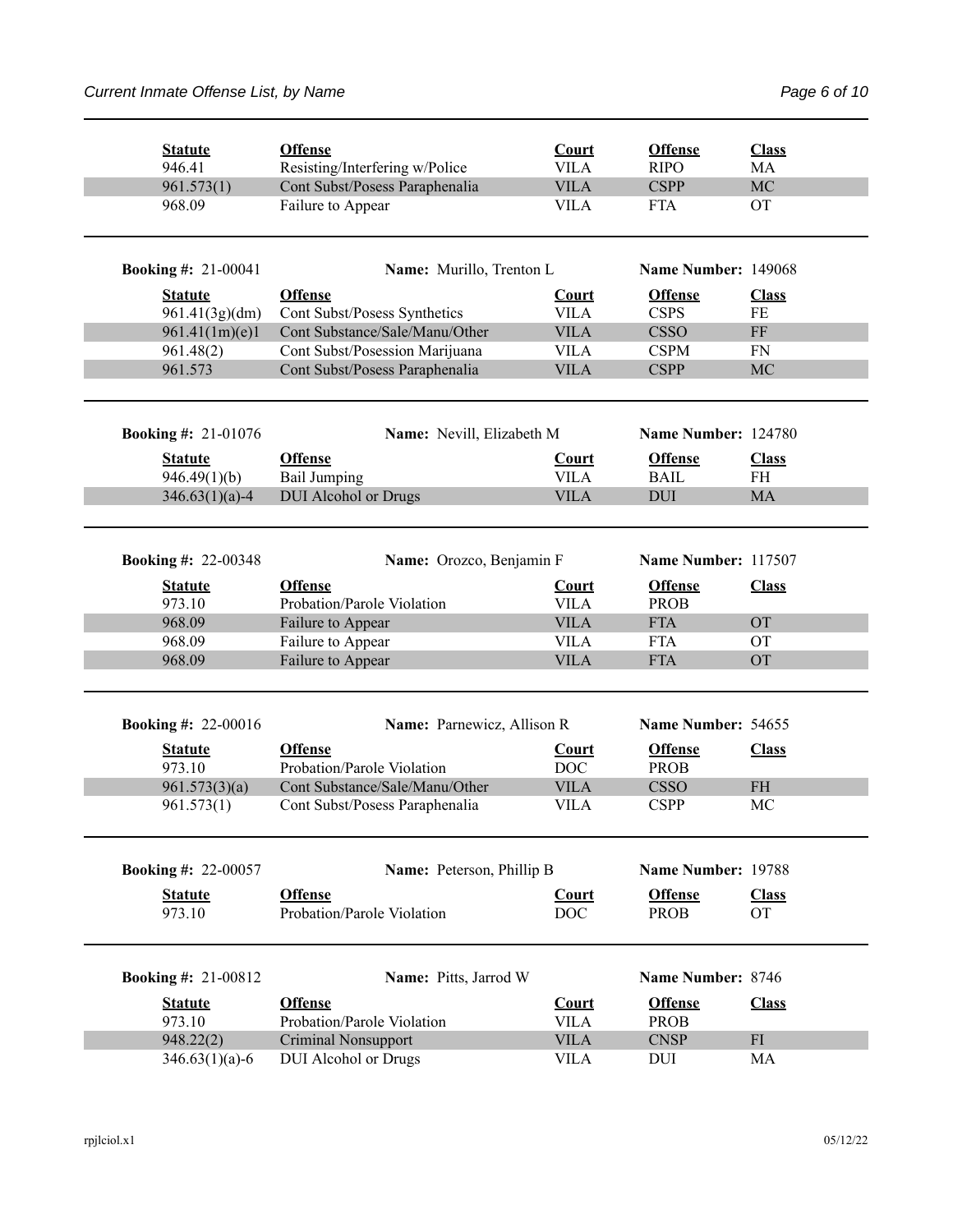| <b>Booking #: 22-00324</b>     | Name: Poupart, Sierra L                                          |                            | Name Number: 97832            |                    |
|--------------------------------|------------------------------------------------------------------|----------------------------|-------------------------------|--------------------|
| <b>Statute</b><br>946.49(1)(a) | <b>Offense</b><br><b>Bail Jumping</b>                            | Court<br><b>VILA</b>       | <b>Offense</b><br><b>BAIL</b> | <b>Class</b><br>MA |
| <b>Booking #: 22-00347</b>     | Name: Rivera, Wilson J Jr                                        |                            | Name Number: 124227           |                    |
| <b>Statute</b>                 | <b>Offense</b>                                                   | <b>Court</b>               | <b>Offense</b>                | <b>Class</b>       |
| 941.29                         | Weapons Offense                                                  | <b>VILA</b>                | <b>WOFF</b>                   | FG                 |
| 961.41(3g)(am)                 | <b>Controlled Substance/Posession</b>                            | <b>VILA</b><br><b>VILA</b> | <b>CSPO</b><br><b>CSPM</b>    | FI<br>MB           |
| 961.41(3g)(e)<br>961.573       | Cont Subst/Posession Marijuana                                   | <b>VILA</b>                | <b>CSPP</b>                   | MC                 |
|                                | Cont Subst/Posess Paraphenalia<br>Controlled Substance/Posession | <b>VILA</b>                | <b>CSPO</b>                   | MS                 |
| 450.11(7)(h)<br>961.41(3g)(b)  | <b>Controlled Substance/Posession</b>                            | <b>VILA</b>                | <b>CSPO</b>                   | <b>MS</b>          |
| 961.41(3g)(c)                  | Controlled Subs/Posess Cocaine                                   | <b>VILA</b>                | <b>CSPC</b>                   | MS                 |
| <b>Booking #: 22-00087</b>     | Name: Sanchez, Alanna J                                          |                            | Name Number: 10085            |                    |
| <b>Statute</b>                 | <b>Offense</b>                                                   | <b>Court</b>               | <b>Offense</b>                | <b>Class</b>       |
| 961.41(1m)(e)3                 | Cont Substance/Sale/Manu/Other                                   | <b>VILA</b>                | <b>CSSO</b>                   | FD                 |
| 939.05                         | Parties to Crime                                                 | <b>VILA</b>                | <b>PTAC</b>                   | $\rm FE$           |
|                                |                                                                  |                            |                               |                    |
| 968.09                         | Failure to Appear                                                | <b>VILA</b>                | <b>FTA</b>                    | <b>OT</b>          |
| <b>Booking #: 22-00021</b>     | Name: Smith, Robert J Jr                                         |                            | Name Number: 1694             |                    |
|                                | <b>Offense</b>                                                   |                            |                               |                    |
| <b>Statute</b><br>973.10       | Probation/Parole Violation                                       | <b>Court</b><br><b>DOC</b> | <b>Offense</b><br><b>PROB</b> | <b>Class</b>       |
| 940.19(5)                      | Assault No Weapon, Agg Injury                                    | <b>VILA</b>                | <b>ANAI</b>                   | ${\rm FC}$         |
| 940.235(1)                     | Assault, Other Weapon                                            | <b>VILA</b>                | <b>AOWP</b>                   | <b>FH</b>          |
| 946.49(1)(b)                   | <b>Bail Jumping</b>                                              | <b>VILA</b>                | <b>BAIL</b>                   | <b>FH</b>          |
|                                | Cont Substance/Sale/Manu/Other                                   | <b>VILA</b>                | <b>CSSO</b>                   | FI                 |
| 961.41(3g)(g)<br>940.19(1)     | Assault, Simple                                                  | <b>VILA</b>                | <b>ASIM</b>                   | MA                 |
| 947.01(1)                      | Disorderly Conduct                                               | <b>VILA</b>                | <b>DCON</b>                   | <b>MB</b>          |
| 961.573(1)                     | Cont Subst/Posess Paraphenalia                                   | <b>VILA</b>                | <b>CSPP</b>                   | MC                 |
| 785.03                         |                                                                  | <b>VILA</b>                | OBST                          | ME                 |
| 785.03                         | <b>Obstructing Justice</b><br><b>Obstructing Justice</b>         | <b>VILA</b>                | <b>OBST</b>                   | <b>ME</b>          |
| 785.03                         | <b>Obstructing Justice</b>                                       | <b>VILA</b>                | <b>OBST</b>                   | <b>ME</b>          |
| 968.075(2)                     | Domestic Violence Offense                                        | <b>VILA</b>                | <b>FAMF</b>                   | OT                 |
| <b>Booking #: 22-00167</b>     | Name: Smith, Virgil H                                            |                            | Name Number: 1244             |                    |
|                                |                                                                  |                            |                               |                    |
| <b>Statute</b>                 | <b>Offense</b>                                                   | <b>Court</b>               | <b>Offense</b>                | <b>Class</b>       |
| 0001<br>973.10                 | Not Classified<br>Probation/Parole Violation                     | <b>DOC</b>                 | NC<br><b>PROB</b>             |                    |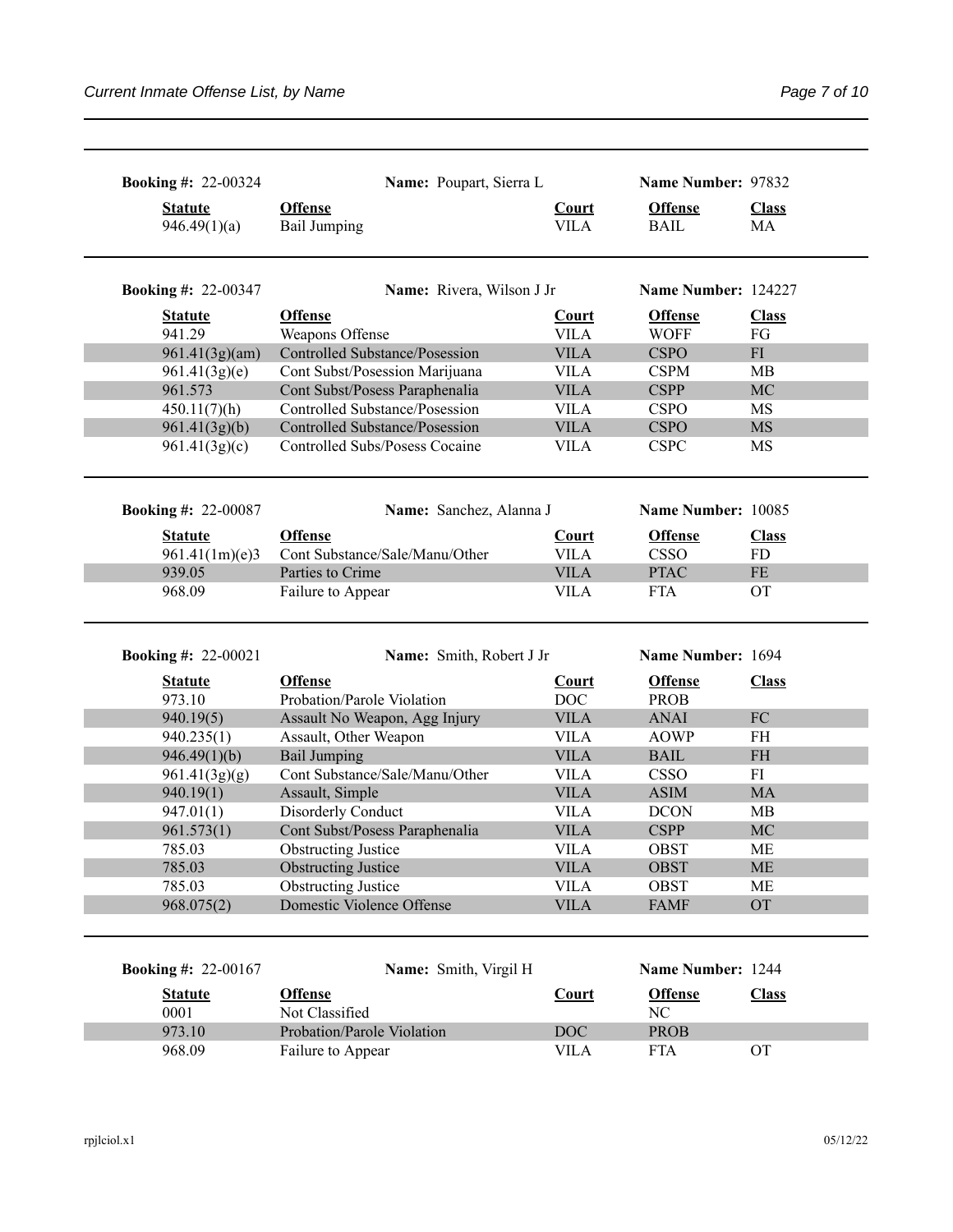| <b>Booking #: 22-00209</b> | Name: Soulier, Wenonah L            |              | Name Number: 51060 |                           |
|----------------------------|-------------------------------------|--------------|--------------------|---------------------------|
| <b>Statute</b>             | <b>Offense</b>                      | <b>Court</b> | <b>Offense</b>     | <b>Class</b>              |
| 0001                       | Not Classified                      | ONB1         | NC                 |                           |
| 973.10                     | Probation/Parole Violation          | <b>VILA</b>  | <b>PROB</b>        |                           |
| 0001                       | Not Classified                      | <b>PRIC</b>  | NC                 | <b>OT</b>                 |
| 0001                       | Not Classified                      | <b>RACI</b>  | NC                 | <b>OT</b>                 |
| 968.09                     | Failure to Appear                   | <b>VILA</b>  | <b>FTA</b>         | <b>OT</b>                 |
| 968.09                     | Failure to Appear                   | <b>VILA</b>  | <b>FTA</b>         | <b>OT</b>                 |
| <b>Booking #: 21-01044</b> | Name: St Germaine, Francesca A      |              | Name Number: 19967 |                           |
| <b>Statute</b>             | <b>Offense</b>                      | <b>Court</b> | <b>Offense</b>     | <b>Class</b>              |
| $346.63(1)(a)-6$           | DUI Alcohol or Drugs                | <b>VILA</b>  | <b>DUI</b>         | MA                        |
| 343.44(1)(b)               | Traffic Offense                     | <b>VILA</b>  | <b>TOFF</b>        | <b>MS</b>                 |
| 973.10                     | Probation/Parole Violation          | <b>DOC</b>   | <b>PROB</b>        | 00                        |
|                            |                                     |              |                    |                           |
| <b>Booking #: 22-00237</b> | Name: Stenberg, James R             |              | Name Number: 87181 |                           |
| <b>Statute</b>             | <b>Offense</b>                      | <b>Court</b> | <b>Offense</b>     | <b>Class</b>              |
| 0001                       | Not Classified                      | ONB1         | NC                 |                           |
| 973.10                     | Probation/Parole Violation          | <b>VILA</b>  | <b>PROB</b>        |                           |
| 940.19(1)                  | Assault, Simple                     | <b>VILA</b>  | <b>ASIM</b>        | MA                        |
| 943.01                     | Destruct/Damage/Vandalize Prop      | <b>VILA</b>  | <b>VAND</b>        | MA                        |
| 943.50                     | Theft, Property, Shoplifting        | <b>VILA</b>  | <b>TPSH</b>        | MA                        |
| 946.49(1)(a)               | <b>Bail Jumping</b>                 | <b>VILA</b>  | <b>BAIL</b>        | MA                        |
| 946.49(1)(a)               | <b>Bail Jumping</b>                 | <b>VILA</b>  | <b>BAIL</b>        | MA                        |
| 785.03                     | <b>Obstructing Justice</b>          | <b>VILA</b>  | <b>OBST</b>        | <b>ME</b>                 |
| 968.075(2)                 | Domestic Violence Offense           | <b>VILA</b>  | <b>FAMF</b>        | <b>OT</b>                 |
|                            |                                     |              | Name Number: 3151  |                           |
| <b>Booking #: 21-00684</b> | Name: Stone, Trent N                |              |                    |                           |
| <b>Statute</b>             | <b>Offense</b>                      | <b>Court</b> | <b>Offense</b>     | <b>Class</b>              |
| 973.10                     | Probation/Parole Violation          | <b>VILA</b>  | <b>PROB</b>        |                           |
| 940.19(5)                  | Assault No Weapon, Agg Injury       | <b>VILA</b>  | <b>ANAI</b>        | FC                        |
| 939.63(1)                  | Weapons Offense                     | <b>VILA</b>  | <b>WOFF</b>        | FN                        |
| 943.01                     | Destruct/Damage/Vandalize Prop      | <b>VILA</b>  | <b>VAND</b>        | MA                        |
| 947.01(1)                  | Disorderly Conduct                  | <b>VILA</b>  | <b>DCON</b>        | MB                        |
| 943.13                     | <b>Trespass of Real Property</b>    | <b>VILA</b>  | <b>TPAS</b>        | <b>OT</b>                 |
| <b>Booking #: 22-00263</b> | Name: Sunn, Ayla D                  |              | Name Number: 56727 |                           |
|                            |                                     |              |                    |                           |
| <b>Statute</b><br>968.09   | <b>Offense</b><br>Failure to Appear | <b>Court</b> | <b>Offense</b>     | <b>Class</b><br><b>OT</b> |
|                            |                                     | <b>VILA</b>  | <b>FTA</b>         |                           |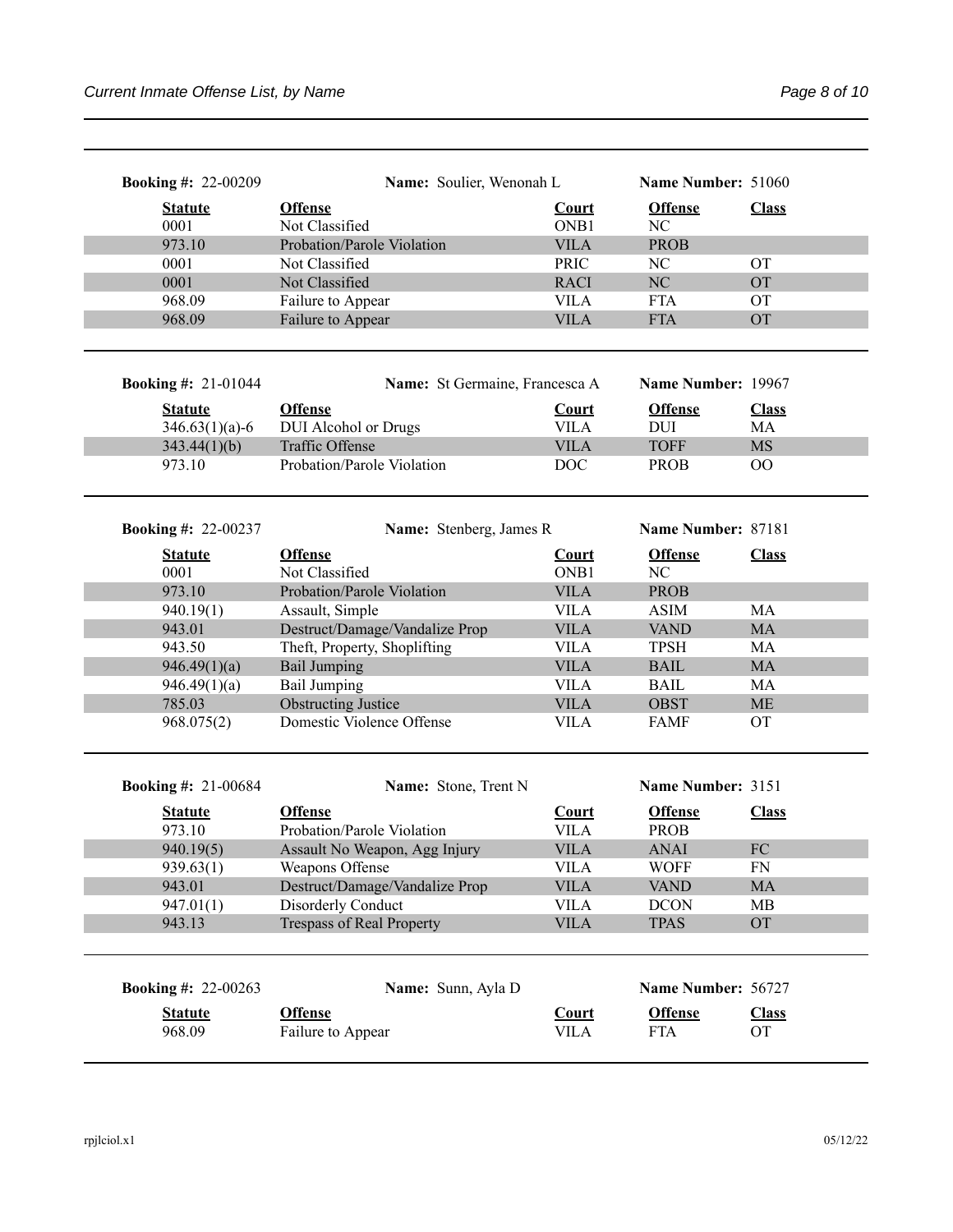| <b>Booking #: 21-01112</b> | Name: Teal, Nicholas J                |              | Name Number: 154987 |              |
|----------------------------|---------------------------------------|--------------|---------------------|--------------|
| <b>Statute</b>             | <b>Offense</b>                        | <b>Court</b> | <b>Offense</b>      | <b>Class</b> |
| 973.10                     | Probation/Parole Violation            | <b>VILA</b>  | <b>PROB</b>         |              |
| 961.41(1m)(e)4             | Cont Substance/Sale/Manu/Other        | <b>VILA</b>  | <b>CSSO</b>         | ${\rm FC}$   |
| 961.41(1m)(h)2             | Cont Subst/Sale/Manu/Marijuana        | <b>VILA</b>  | <b>CSSM</b>         | FH           |
| 961.41(3g)(am)             | Controlled Substance/Posession        | <b>VILA</b>  | <b>CSPO</b>         | ${\rm FI}$   |
| 961.573                    | Cont Subst/Posess Paraphenalia        | <b>VILA</b>  | <b>CSPP</b>         | MC           |
| 450.11(7)(h)               | <b>Controlled Substance/Posession</b> | <b>VILA</b>  | <b>CSPO</b>         | <b>MS</b>    |
|                            |                                       |              |                     |              |
| <b>Booking #: 22-00139</b> | Name: Tipler, Randell W               |              | Name Number: 153817 |              |
| <b>Statute</b>             | <b>Offense</b>                        | <b>Court</b> | <b>Offense</b>      | <b>Class</b> |
| 943.21(1m)(a)              | Theft, Property, Other                | <b>VILA</b>  | <b>TPOT</b>         | MA           |
| 946.49(1)(a)               | <b>Bail Jumping</b>                   | <b>VILA</b>  | <b>BAIL</b>         | MA           |
|                            |                                       |              |                     |              |
|                            |                                       |              |                     |              |
| <b>Booking #: 22-00108</b> | Name: Towne, Sara M                   |              | Name Number: 8493   |              |
| <b>Statute</b>             | <b>Offense</b>                        | <b>Court</b> | <b>Offense</b>      | <b>Class</b> |
| 948.21(2)(g)               | Child Abuse or Neglect                | <b>VILA</b>  | <b>CHAN</b>         |              |
| 973.10                     | Probation/Parole Violation            |              | <b>PROB</b>         |              |
| 961.41(1m)(e)1             | Cont Substance/Sale/Manu/Other        | <b>VILA</b>  | <b>CSSO</b>         | FF           |
| 961.573(3)(a)              | Cont Substance/Sale/Manu/Other        | <b>VILA</b>  | <b>CSSO</b>         | <b>FH</b>    |
| <b>Booking #: 21-00960</b> | Name: Turney, Andre L                 |              | Name Number: 58515  |              |
|                            |                                       |              |                     |              |
| <b>Statute</b>             | <b>Offense</b>                        | <b>Court</b> | <b>Offense</b>      | <b>Class</b> |
| 968.09                     | Failure to Appear                     | <b>VILA</b>  | <b>FTA</b>          | <b>OT</b>    |
|                            |                                       |              |                     |              |
| <b>Booking #: 22-00295</b> | Name: Verhaagh, Diana M               |              | Name Number: 115444 |              |
| <b>Statute</b>             | <b>Offense</b>                        | <b>Court</b> | <b>Offense</b>      | <b>Class</b> |
| 946.49(1)(b)               | <b>Bail Jumping</b>                   | <b>VILA</b>  | <b>BAIL</b>         | <b>FH</b>    |
| 943.20(1)(a)               | Theft, Property, Other                | <b>VILA</b>  | <b>TPOT</b>         | <b>MA</b>    |
| 973.10                     | Probation/Parole Violation            | DOC.         | <b>PROB</b>         | <b>OT</b>    |
|                            |                                       |              |                     |              |
| <b>Booking #: 21-00123</b> | Name: Vincent, Erik J                 |              | Name Number: 93254  |              |
| <b>Statute</b>             | <b>Offense</b>                        | <b>Court</b> | <b>Offense</b>      | <b>Class</b> |
| 940.203(2)                 | Assault, Simple                       | <b>VILA</b>  | <b>ASIM</b>         | FH           |
| 946.41                     | Resisting/Interfering w/Police        | <b>VILA</b>  | <b>RIPO</b>         | MA           |
| 946.49(1)(a)               | <b>Bail Jumping</b>                   | <b>VILA</b>  | <b>BAIL</b>         | MA           |
| 947.01(1)                  | Disorderly Conduct                    | <b>VILA</b>  | <b>DCON</b>         | MB           |
| 943.13                     | Trespass of Real Property             | <b>VILA</b>  | <b>TPAS</b>         | <b>OT</b>    |